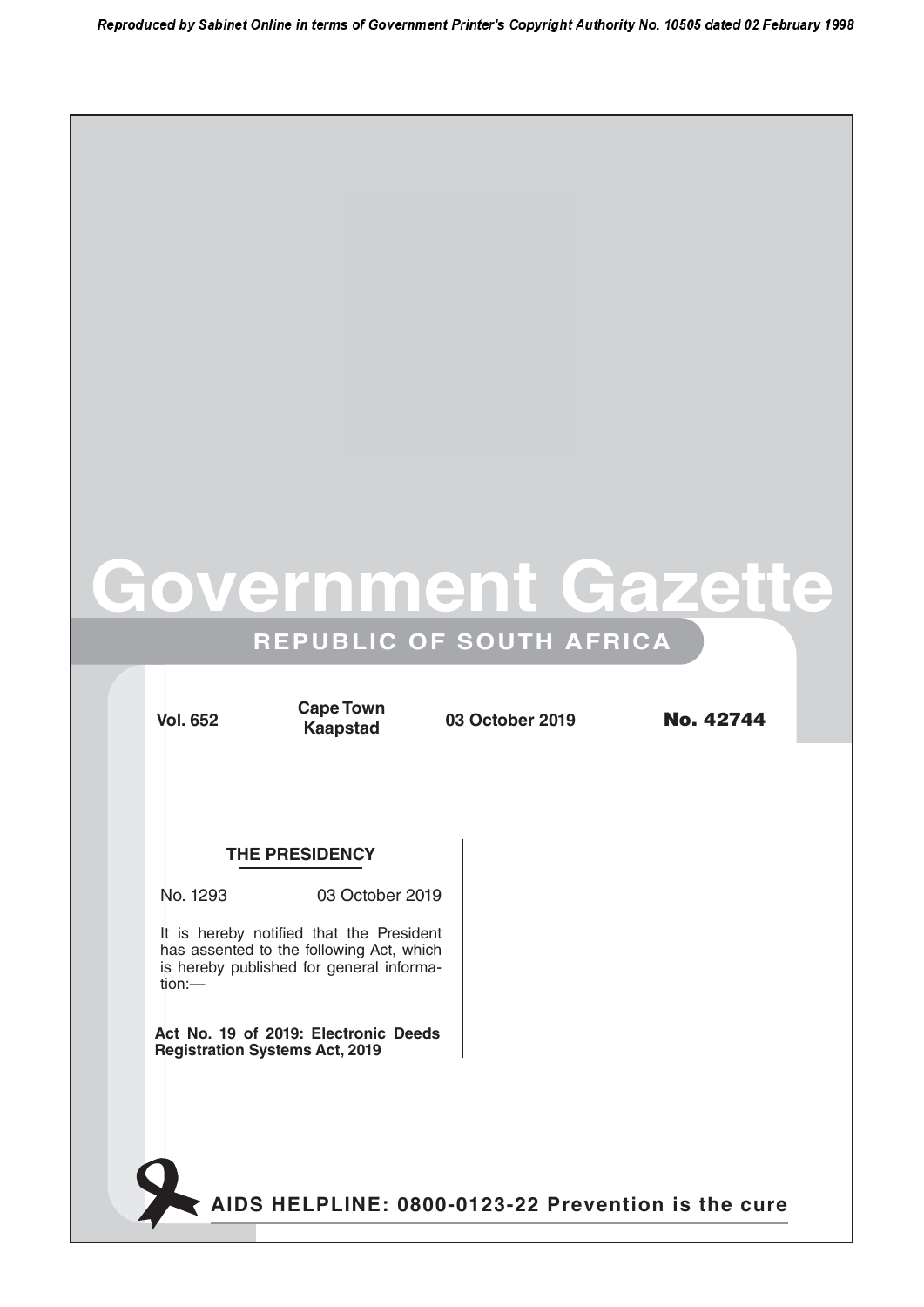**2** No. 42744 GOVERNMENT GAZETTE, 3 OCTOBER 2019

**Act No. 19 of 2019** Electronic Deeds Registration Systems Act, 2019

(English text signed by the President) (Assented to 19 September 2019)

## **ACT**

**To provide for electronic deeds registration, having regard to legislation regulating electronic communication and transactions; and to provide for matters connected therewith.**

BE IT ENACTED by the Parliament of the Republic of South Africa, as follows:follows:—

#### **ARRANGEMENT OF SECTIONS**

- 1. Definitions
- 2. Development, establishment and maintenance of electronic deeds registration system 5
- 3. Validity of deeds and documents<br>4. Authorised users
- 4. Authorised users<br>5. Regulations
- **Regulations**
- 6. Transitional provisions
- 7. Short title and commencement

#### **Definitions**

**1.** In this Act, unless the context indicates otherwise—

"authorised user" means a user of the electronic deeds registration system contemplated in section 4, and **''user''** has a corresponding meaning;

**''Chief Registrar''** means the Chief Registrar of Deeds appointed in terms of section 2 of the Deeds Registries Act;

**''conveyancer''** means a conveyancer as defined in section 102 of the Deeds Registries Act;

"deed or document", for the purpose of any act of registration, execution or filing 20 in terms of the Deeds Registries Act and Sectional Titles Act or any other law, means a deed or document in the form of a data message as defined in the Electronic Communications and Transactions Act, generated, submitted, received or stored by electronic means in the electronic deeds registration system, and includes scanned images of a deed or document; 25

**''Deeds Registries Act''** means the Deeds Registries Act, 1937 (Act No. 47 of 1937);

**''deeds registry''** means a deeds registry as defined in section 102 of the Deeds Registries Act;

"Electronic Communications and Transactions Act" means the Electronic 30 Communications and Transactions Act, 2002 (Act No. 25 of 2002);

**''electronic deeds registration system''** means the electronic deeds registration system contemplated in section 2;

**''executed''** means executed in a deeds registry;

**''Minister''** means the Minister of Rural Development and Land Reform; "notary public" means a notary public as defined in section 102 of the Deeds Registries Act; 35

10

15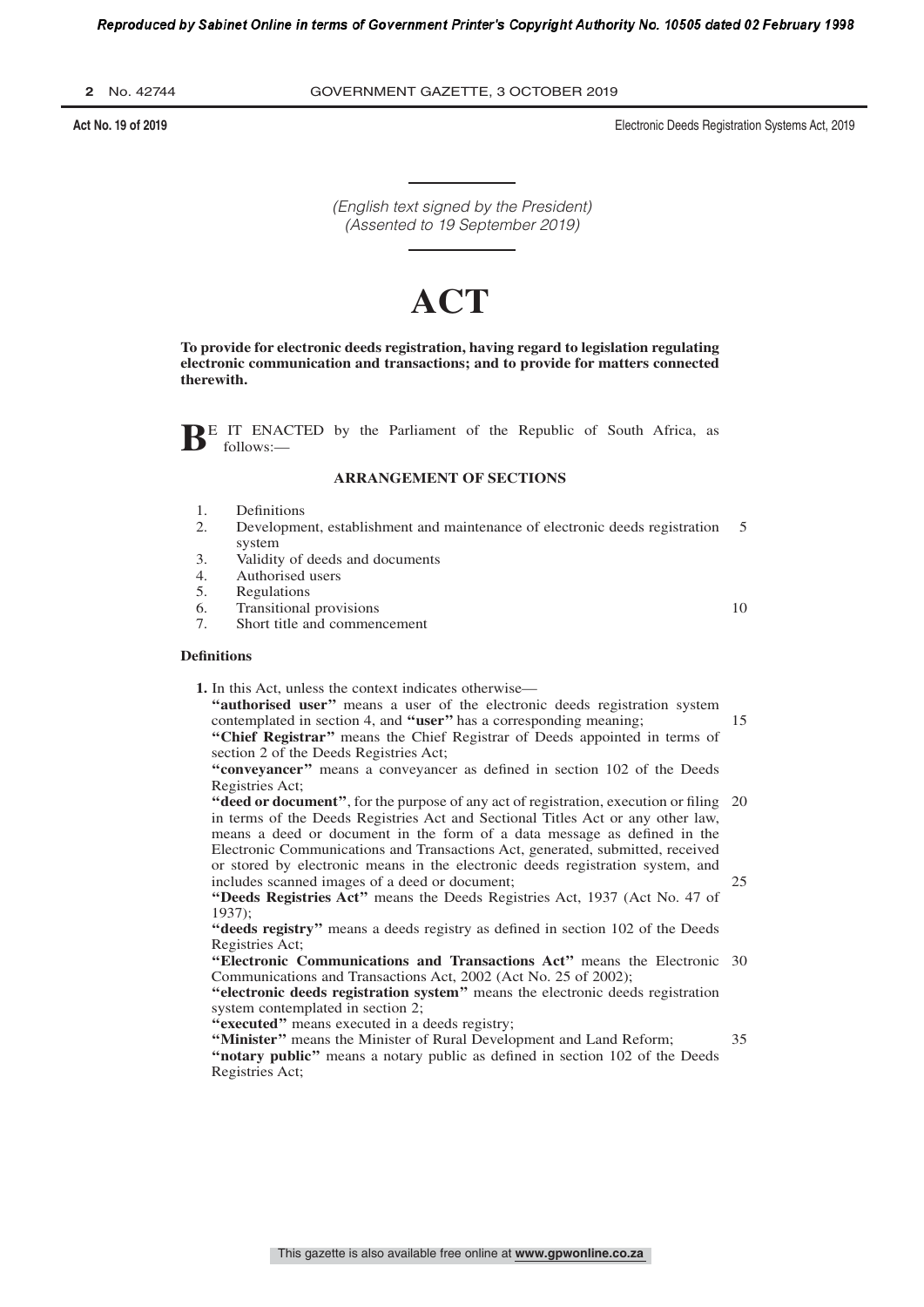**Act No. 19 of 2019** Electronic Deeds Registration Systems Act, 2019

5

 $20$ 

25

30

40

45

4

"owner" means an owner as defined in section 102 of the Deeds Registries Act; "prescribe" means prescribe by regulations;

**''registered''** means registered in a deeds registry and includes registration;

**''Registrar''** means the Registrar of Deeds appointed in terms of section 2 of the Deeds Registries Act;

**''regulation''** means a regulation made under section 5;

''**Sectional Titles Act''** means the Sectional Titles Act, 1986 (Act No. 95 of 1986); and

**''signature''**, in respect of any act performed in terms of the Deeds Registries Act and Sectional Titles Act by a conveyancer, notary public, statutory officer or Registrar in attesting his or her signature to a deed or document or a scanned image of a deed or document in respect of the registration thereof, means an advanced electronic signature as defined in section 1 of the Electronic Communications and Transactions Act, and **''electronic signature''** has a corresponding meaning. 10

#### **Development, establishment and maintenance of electronic deeds registration** 15 **system**

**2.** (1) The Chief Registrar of Deeds must, subject to the Electronic Communications and Transactions Act, develop, establish and maintain the electronic deeds registration system using information and communications technologies for the preparation, lodgment, registration, execution and storing of deeds and documents.

(2) In achieving the objectives contemplated in subsection (1), the Chief Registrar of Deeds may, after consultation with the Regulations Board referred to in section 9 of the Deeds Registries Act, issue directives for—

- *(a)* the functional requirements of the electronic deeds registration system;
- *(b)* the technical specifications for the electronic deeds registration system;
- *(c)* the specifications for the interface between the electronic deeds registration system and any party interfacing in the system which will be authorised to access the electronic deeds registration system;
- *(d)* the standards governing the information security of the electronic deeds registration system;
- *(e)* the operation of the electronic deeds registration system;
- *(f)* the processing of deeds and documents using the electronic deeds registration system;
- *(g)* the secure retention and subsequent production of deeds and documents, or any other electronic records, which may be pertinent to the registration of 35 rights in the deeds registry or that may be required for the administrative or legal proceedings that must be complied with by users interacting with the electronic deeds registration system; and
- *(h*) any other matter specifically provided for in this Act.

#### **Validity of deeds and documents**

**3.** Subject to section 14 of the Electronic Communications and Transactions Act, a deed or document generated, registered and executed electronically and any other registered or executed deed or document scanned or otherwise incorporated into the electronic deeds registration system by electronic means is for all purposes deemed to be the only original and valid record.

#### **Authorised users**

**4.** Any user of the electronic deeds registration system authorised by the regulations must be registered in the manner and under the conditions as may be directed by the Chief Registrar of Deeds.

#### **Regulations**

**5.** (1) The Minister may, on the recommendation of the Regulations Board referred to in section 9 of the Deeds Registries Act, make regulations relating to—

*(a)* the procedures for the electronic lodgement of deeds or documents;

50